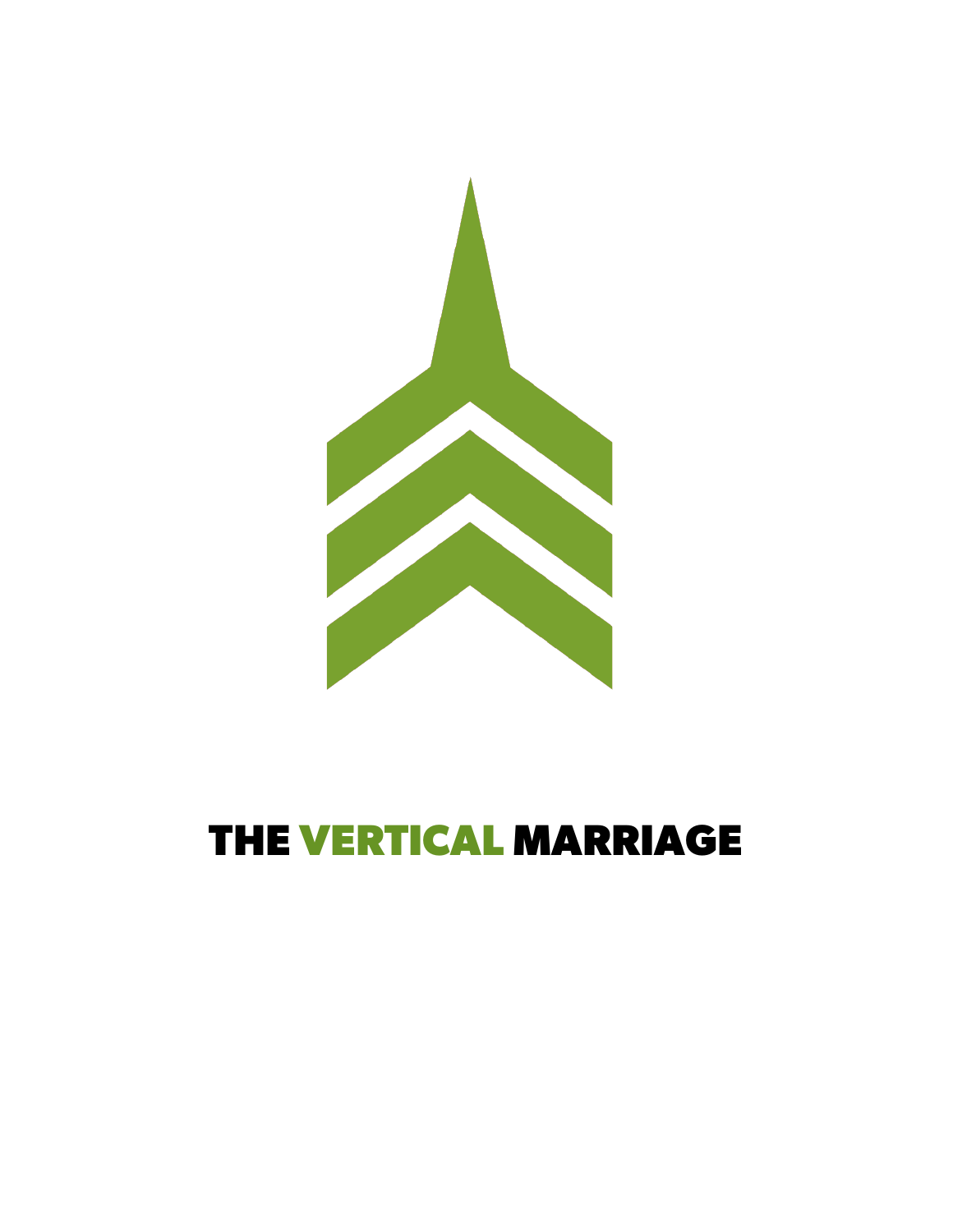## **THE VERTICAL PURPOSE:**

*Explain briefly why you want to get married.*

### **Bad Reasons to Get Married:** \_\_\_\_\_\_\_\_\_\_\_\_\_\_\_\_\_\_\_\_\_\_\_\_\_\_\_\_\_\_\_\_\_\_\_\_\_\_\_\_\_\_\_\_\_\_\_\_\_\_\_\_\_\_\_\_\_\_\_\_\_\_\_\_\_\_\_\_\_\_\_\_

There are many bad reasons to get married and it can be very easy to enter marriage with these expectations of what the marriage will bring you.

■ Love

*How does the world define love?*

*What do the following passages say about how God defines love?*

*1 Corinthians 13:4-8 Ephesians 4:1-2 1 Peter 4:8 1 John 4:7 Colossians 3:14*

*Does God define love as primarily an emotion or primarily an action?*

■ Living the Dream

Young women dream about their wedding day. Young men dream about the woman that they might marry someday. Marriage is portrayed as the "fairy tale ending" often in children's movies.

*What does Matthew 6:33 tell us about what our pursuit should be?*

*How does that truth impact living for the "fairy tale ending?"*

*What are you hoping that marriage will bring you?*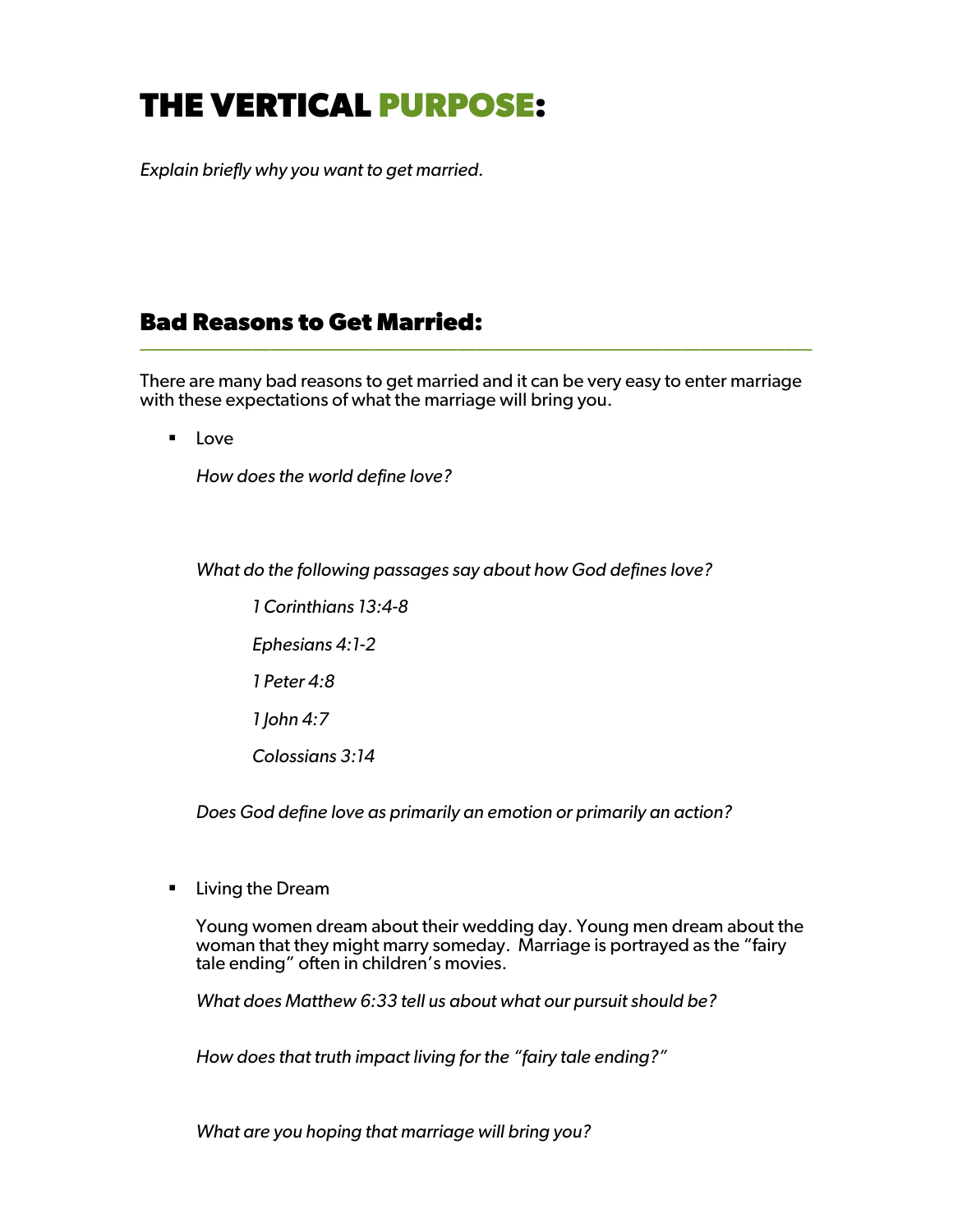■ It's the expectation

Culture, our families, and our friends often hold expectations of who we should be. A very common expectation placed on us is that we will get married and start a family.

*According to 1 Corinthians 7:32-38, does God require you or hold an expectation of you, that you will get married?*

■ I want to have kids

Getting married because you want to have kids is starting a home off to be child centered and not a home centered on God and His glory.

*Why do you think starting a home off this way would be dangerous?*

■ Financial Stability (1 Tim 6:17)

*What caution does 1 Tim 6:17-19 give in regard to money?*

*Why does that make getting married for financial reasons a bad idea?*

#### **BIBLICAL FOUNDATIONS OF MARRIAGE** \_\_\_\_\_\_\_\_\_\_\_\_\_\_\_\_\_\_\_\_\_\_\_\_\_\_\_\_\_\_\_\_\_\_\_\_\_\_\_\_\_\_\_\_\_\_\_\_\_\_\_\_\_\_\_\_\_\_\_\_\_\_\_\_\_\_\_\_\_\_\_\_

## **1) GOD'S GLORY**

*What do the following passages say about what your purpose in life should be?*

Isaiah 43:6-7

Romans 11:36

Colossians 1:16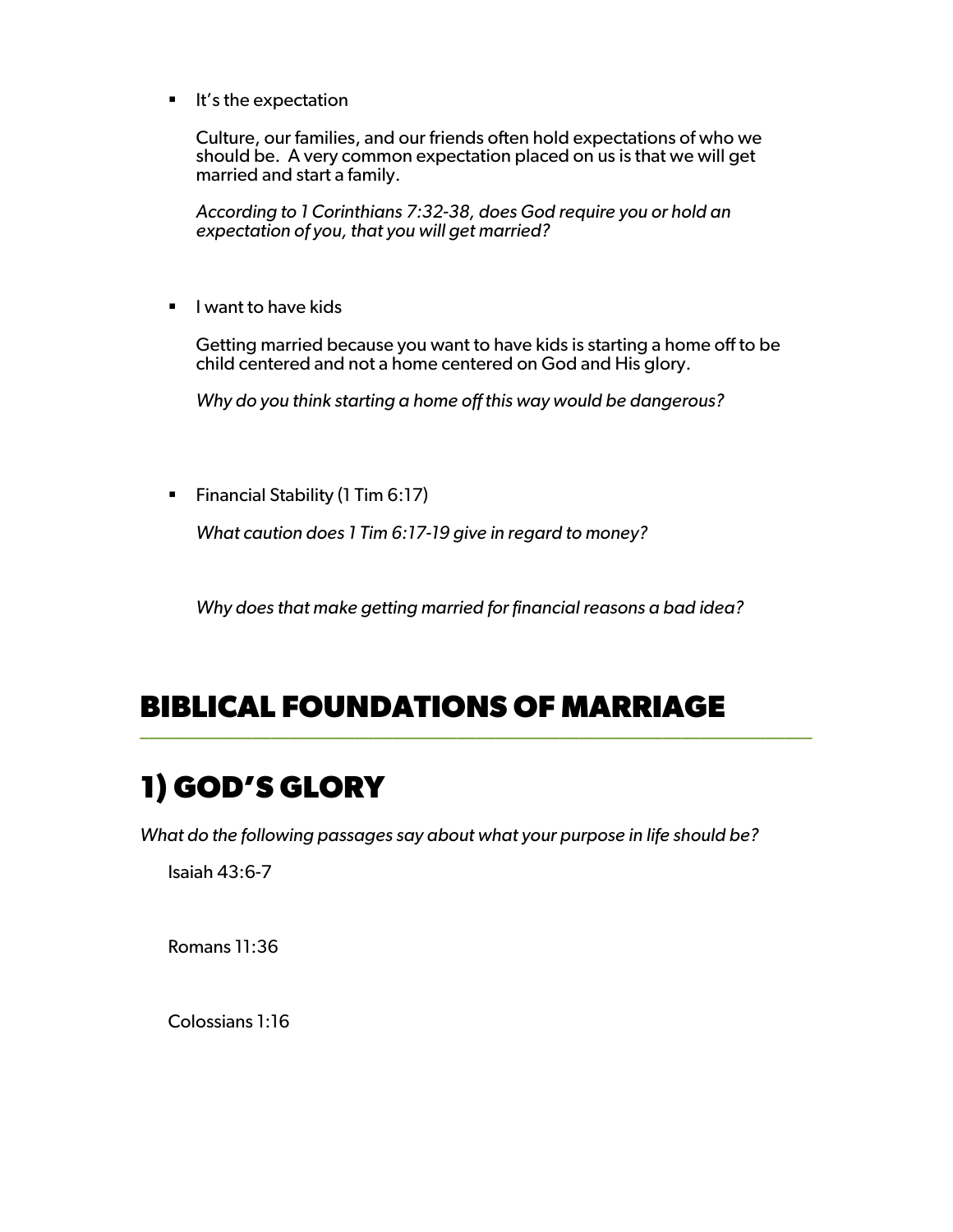Paul Tripp in his book "What did you Expect" rightly says "We cannot understand what the Bible has to say about marriage by looking only at the marriage passages, because there is a vast amount of biblical information about marriage not found in the marriage passages." In other words, verses that tell us about who we should be, what our purpose in life is, and how we should honor the Lord have a huge bearing on our marriage.

*In light of that truth, and the truth of the previous verses, what should the purpose of your marriage be?*

\_\_\_\_\_\_\_\_\_\_\_\_\_\_\_\_\_\_\_\_\_\_\_\_\_\_\_\_\_\_\_\_\_\_\_\_\_\_\_\_\_\_\_\_\_\_\_\_\_\_\_\_\_\_\_\_\_\_\_\_\_\_\_\_\_\_\_\_\_\_\_\_

#### **THE GLORY OF GOD DEFINED:**

*Based on Acts 17:24-25, what does God gain from us living for His glory?*

*Based on Job 41:11, what does God need from us?*

In Exodus 3:14 God tells Moses "I AM who I AM." In other words God is saying that He and He alone determine his existence and His character. They do not depend on anything or anyone else. God is fully complete, lacking in nothing. He cannot be improved and He has no need.

*Read Isaiah 62:3-5 and Zephaniah 3:17-18.*

*What does God say He chooses to do even though He lacks in nothing?*

It is an amazing fact that although God lacks in nothing he still chooses, in His infinite knowledge and wisdom, to delight in us. He gains nothing from our obedience. He gains nothing from our attempt to glorify Him and yet he chooses to delight in it. This should give us great comfort that God is completely for us. How could God not be acting for our good since He gains nothing from our obedience? Simply said God's commands to us must be for our benefit and not His own, because He needs nothing from us. Paul speaks of this in Romans 8:28-32:

"And we know that for those who love God all things work together for good, for those who are called according to his purpose. For those whom he foreknew he also predestined to be conformed to the image of his Son, in order that he might be the firstborn among many brothers. And those whom he predestined he also called, and those whom he called he also justified, and those whom he justified he also glorified. What then shall we say to these things? If God is for us, who can be against us? He who did not spare his own Son but gave him up for us all, how will he not also with him graciously give us all things?"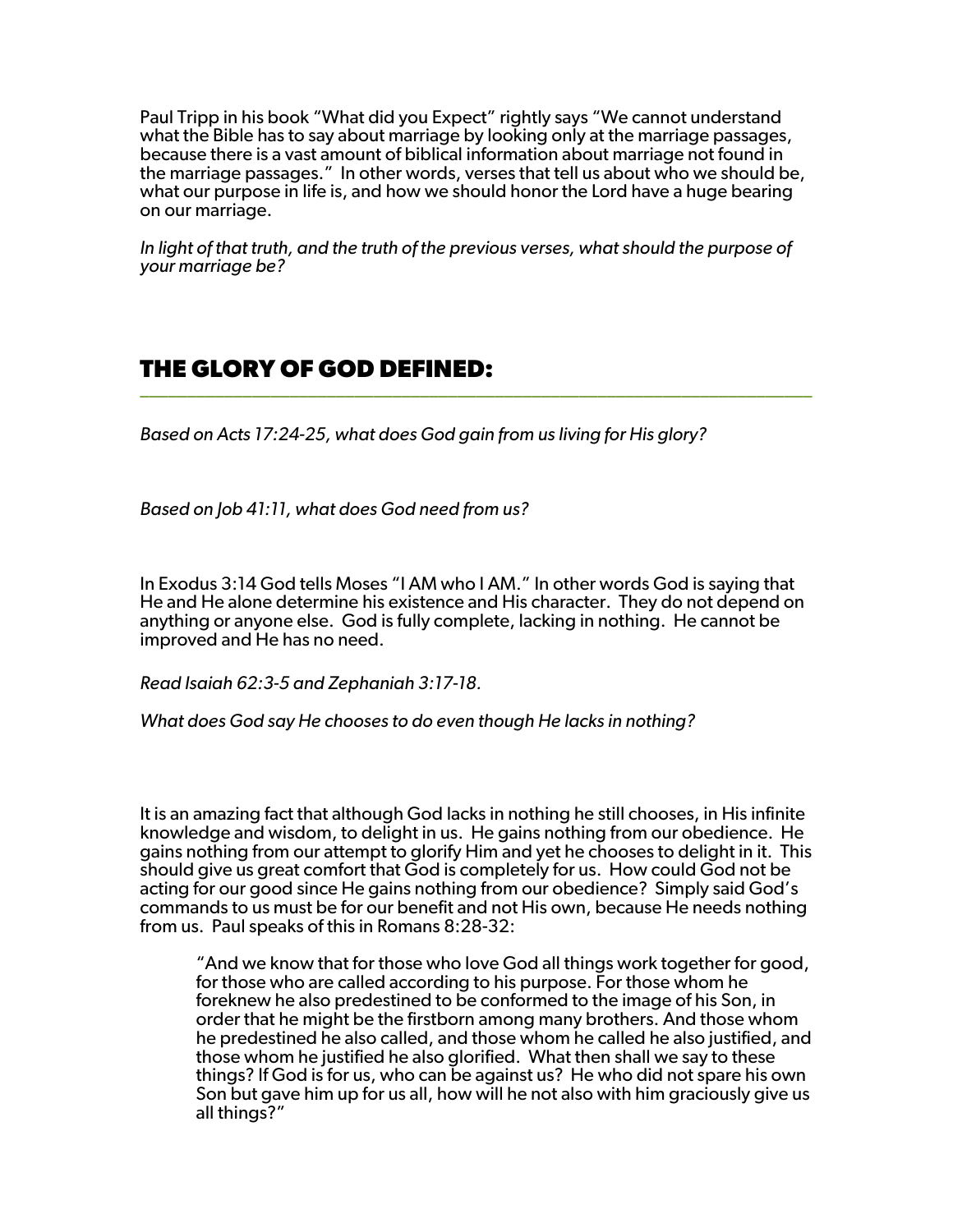### **WHAT IS GOD'S GLORY?**

- 1) The glory of his *eternality* that makes the mind want to explode with the infinite thought that God never had a beginning, but simply always was;
- 2) The glory of his *knowledge* that makes the Library of Congress look like a matchbox and quantum physics like a first grade reader;
- 3) The glory of his *wisdom* that has never been and can never be counseled by men;
- 4) The glory of his *authority* over heaven and earth and hell, without whose permission no man and no demon can move one inch;
- 5) The glory of his *providence* without which not one bird falls to the ground or a single hair turns gray;
- 6) The glory of his *word* that upholds the universe and keeps all the atoms and molecules together;
- 7) The glory of his *power* to walk on water, cleanse lepers, heal the lame, open the eyes of the blind, cause the deaf to hear, still storms with a word, and raise the dead;
- 8) The glory of his *purity* never to sin, or to have a two-second bad attitude or evil thought;
- 9) The glory of his *trustworthiness* never to break His word or let one promise fall to the ground;
- 10) The glory of his *justice* to render all moral accounts in the universe settled either on the cross or in hell;
- 11) The glory of his *patience* to endure our dullness for decade after decade;
- 12) The glory of his sovereign, slave-like *obedience* to embrace the excruciating pain of the cross willingly;
- 13) The glory of his *wrath* that will one day cause people to call out for the rocks and the mountains to fall on them;
- 14) The glory of his *grace* that justifies the ungodly;
- 15) The glory of his *love* that dies for us even while we were sinners.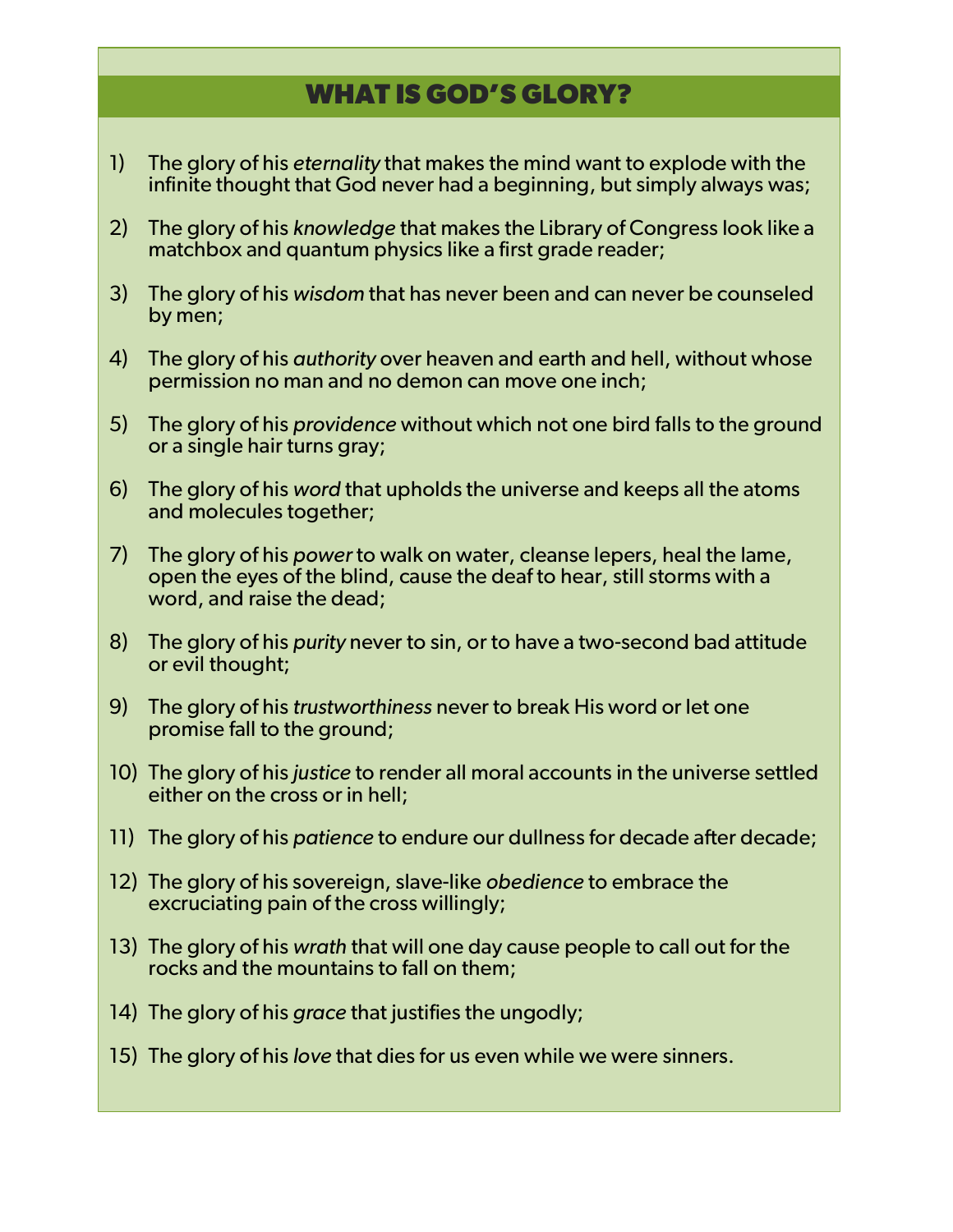### **IMPLICATIONS OF LIVING MY MARRIAGE FOR THE GLORY OF GOD:**

1) I improve my marriage by seeing more of God

The single best way to improve your marriage is not to read a book on how to be a better husband or how to be a better wife. The single best way to improve your marriage is to see God more fully. To get a greater glimpse of who God is, how He acts, and what He is like. God has shown these things through His word being demonstrated through Jesus. A greater focus on Jesus will lead to a better marriage because we will be impacted by who He is and what He has done.

#### **9 GOSPEL TRUTHS THAT IMPACT YOUR MARRIAGE**

- 1) Because of the gospel, Christians have become new creations (2 Corinthians 5:17). Therefore, in our marriage, our past does not define us, confine us, or determine our future.
- 2) Because of the gospel, we are forgiven (Ephesians 1:7). Therefore we can live free of all guilt and condemnation for every sin, and we can trust that God, in his mercy, will be gracious to us.
- 3) Because of the gospel we can forgive, just as Christ forgave us (Ephesians 4:32). Nothing done against us compares to our sin against God. Therefore all offenses, hostility, and bitterness between Christians can be completely forgiven and removed.
- 4) Because of the gospel, we are accepted by God (Romans 15:7). Therefore we are not dependent on a spouse for who we are or what we need.
- 5) Because of the gospel, sin's ruling power over us is broken (Romans 6:6, 14). Therefore we can truly obey all that God calls us to do in our marriage, regardless of any circumstance or situation.
- 6) Because of the gospel, we have access to God through Christ (Hebrews 4:14- 16). Therefore we can at any time take any need in our marriage to the One who can do all things.
- 7) Because of the gospel, we have hope (Romans 5:1-4). Therefore we can endure any marital difficulty, hardship, or suffering, with the assurance that God is working all to our greatest good (Romans 8:28).
- 8) Because of the gospel, Christ dwells in us by his Holy Spirit (Galatians 3:13- 14). Therefore we are confident that God is always with us and is always at work in our marriage, even when progress is imperceptible (1 Thessalonians 5:23-24).
- 9) Because of the gospel, we have power to fight and overcome remaining sin , which continues to dwell and war within us (Romans 7:19-21, 24-25; Galatians 5:16-17). This indwelling enemy represents the essence of what is called the doctrine of sin.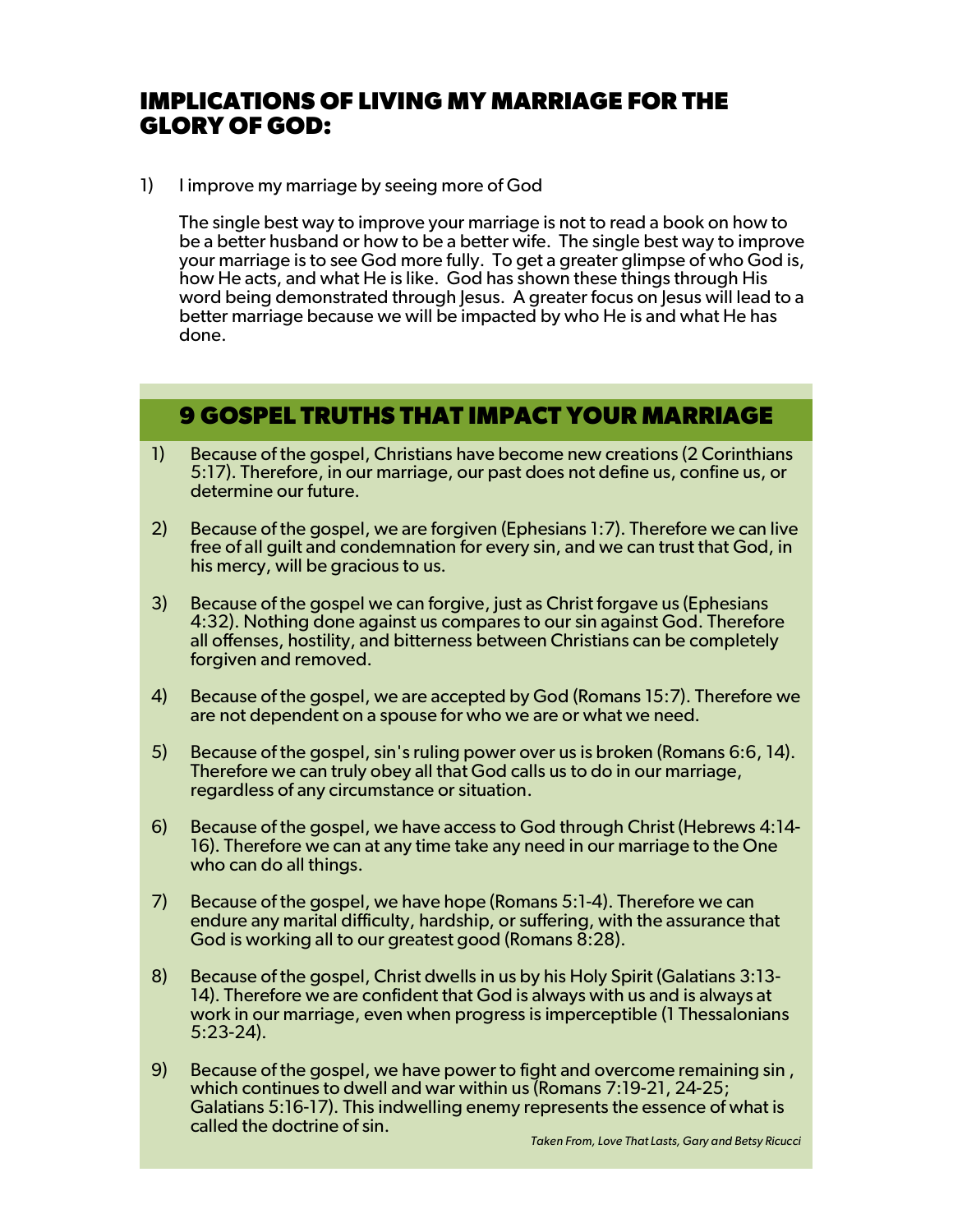2) I improve my marriage when God's glory becomes more precious than my marriage

Living for God should be the pursuit of your life. When you live for God all the other things of your life fall into place.

*In what ways do we live for God?*

**We live for God through the power of the gospel in our lives**. When we dwell on and reflect the gospel to our spouse, we are pursuing God in our marriage. God's glory is becoming more precious than our marriage.

**We live for God by fulfilling the roles that God has designed for us in our marriage.** God has given us instruction on how life will go best for us. That is ultimately for our good and His glory. When we seek to model those roles from a heart of gratitude, God's glory is becoming more precious than our marriage.

*What things do you have in place in your life to consistently see the beauty of Jesus and the power of the gospel?*

*What things do you think should be in place in your future marriage to see the beauty of Christ and the power of the gospel together?*

### **2) GOD'S PICTURE**

Read Ephesians 5:22-33

*In what ways is marriage a picture of Christ and His relationship to the church?*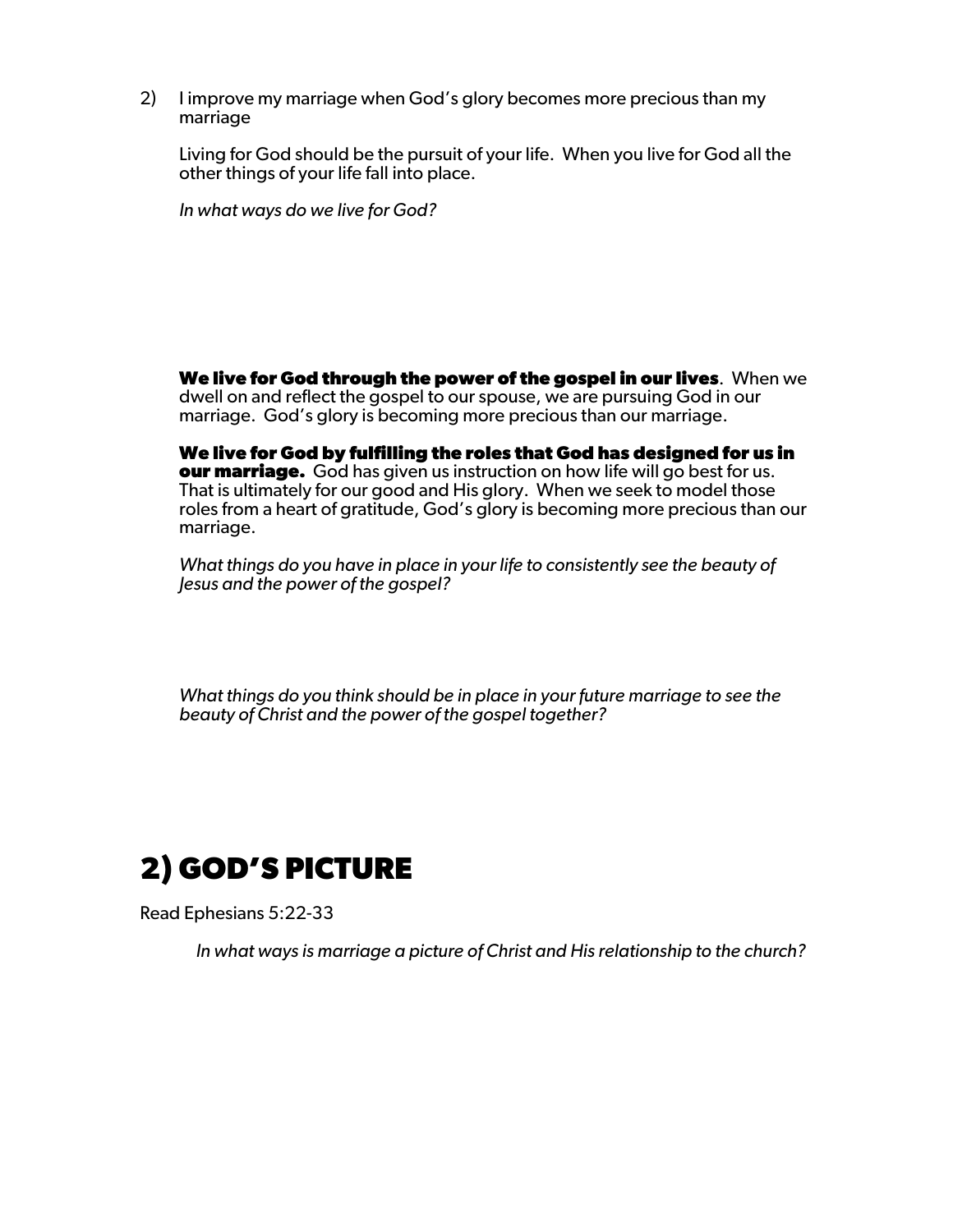*Why do you think God uses Christ and the Church to describe the roles of husband and wife?*

Understanding that marriage is a picture of Christ in the church is significant for many reasons. Here are three of those reasons:

1. It lifts marriage out of sitcom images and gives it the magnificent meaning God meant it to have.

Marriage is a beautiful picture of how God interacts with His people. The world tries to taint and mar the image of what marriage can and should be. When we consider what Christ has done for the church and how marriage reflects that we return marriage to it's proper place, a God- glorifying display of how He interacts with us.

2. It gives marriage a solid basis in grace, since Christ obtained and sustains his bride by grace alone.

When we understand that marriage is a picture of Christ and the church it has huge impact on the way we treat our spouse. It frees us to make grace the foundation of our marriage.

3. It shows that both the role of husband and wife are rooted and defined in Christ's self-denying work on the cross so that pride and captivity are cancelled.

The role of the husband is no more significant than the wife and vice versa. When we see that both roles are rooted in who Christ is and what He has done we will fully grasp that the different roles are only different not more or less significant to the kingdom of God.

## **3) OUR COMMITMENT**

#### **YOU ARE CONDUCTING YOUR MARRIAGE IN A FALLEN WORLD**

The reality of living in a fallen world is that you will not escape grief and you will not escape trials. But the good news is that God is using those trials for your good and His glory.

Paul Tripp says, "There is hope for you and your marriage because God is in the middle of your circumstances, and he is using them to mold you into what he created you to be. As he does this, you not only respond to life better, but you become a better person to live with, which results in a better marriage."